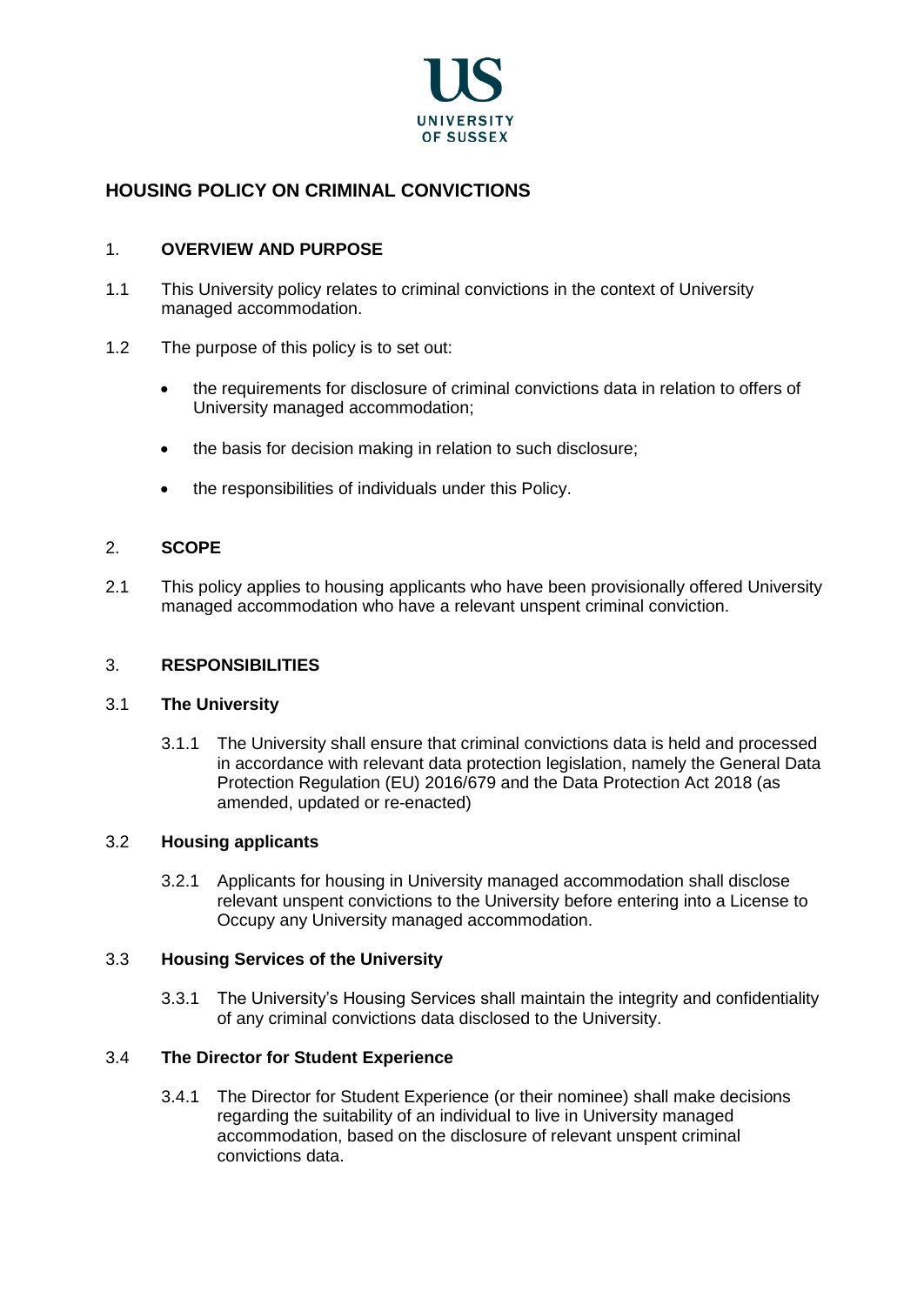## 4. **POLICY DETAILS**

## 4.1 **Disclosure of criminal convictions**

- 4.1.1 In order to discharge its safeguarding obligations to all members of the University's campus community, the University considers that it is necessary for any offer of University managed accommodation to be subject to a satisfactory criminal convictions decision. Therefore, housing applicants are required to disclose certain criminal convictions data in order for a decision to be taken.
- 4.1.2 To ensure that the principles of proportionality and necessity are met, the necessary disclosure is limited to relevant unspent criminal convictions, to be disclosed at the point at which a provisional offer of University managed accommodation has been made.

## 4.2 **Relevant unspent convictions**

- 4.2.1 The University considers the following convictions to be relevant in the context of University managed accommodation:
	- any kind of violence including (but not limited to) threatening behaviour, offences concerning the intention to harm or offences which resulted in actual bodily harm;
	- offences listed in the Sex Offences Act 2003;
	- the unlawful supply of controlled drugs or substances where the conviction concerns commercial drug dealing or trafficking;
	- offences involving firearms;
	- offences involving arson; and
	- offences listed in the Terrorism Act 2006.
- 4.2.2 Only unspent convictions are required to be disclosed to the University. Convictions that are 'spent' – as defined by the Rehabilitation of Offenders Act 1974 (as amended) – or will be spent at the point of taking up the offer of University managed accommodation, do not need to be disclosed.
- 4.2.3 In addition, convictions imposed outside of England and Wales which are equivalent in scope or nature to those detailed in para 4.2.1 are also considered relevant and any unspent convictions must be disclosed.

## 4.3 **Decision making**

- 4.3.1 The Director for the Student Experience (or their nominee) shall consider any relevant unspent criminal convictions and whether it is appropriate for an individual to live in University managed accommodation.
- 4.3.2 Having a relevant unspent criminal conviction will not necessarily prevent an individual from being housed in University managed accommodation. The Director for Student Experience (or their nominee) may decide that it is appropriate to house the individual, with or without conditions attached to the offer of accommodation.
- 4.3.3 If the Director for the Student Experience (or their nominee) decides that the University's safeguarding obligations to students and others mean that it is not appropriate for the individual to be housed in University managed accommodation, they can decide to withdraw the offer of accommodation.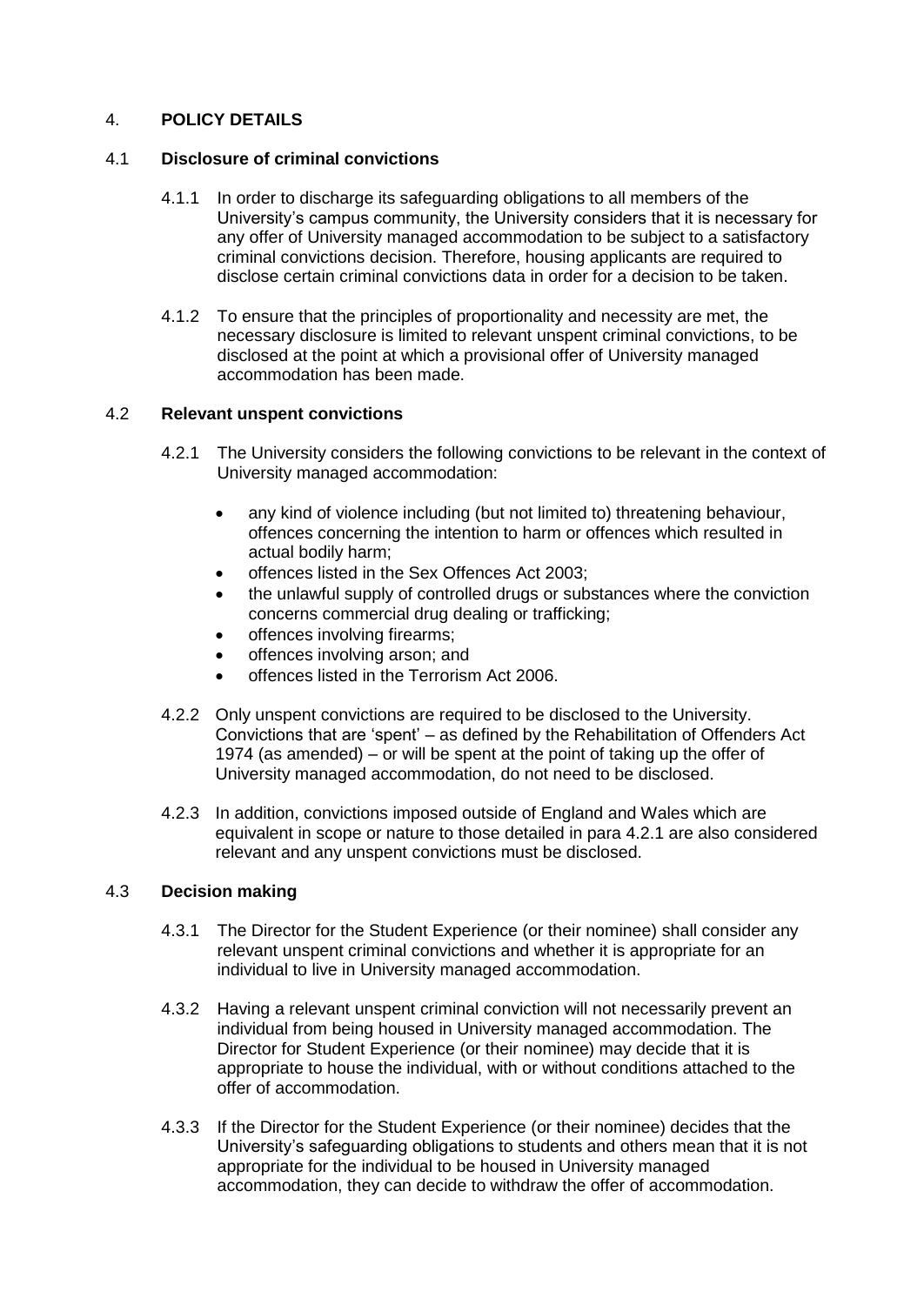- 4.3.4 If the Director for the Student Experience (or their nominee) decides to withdraw an offer of accommodation or to make the offer subject to conditions, the housing applicant may appeal the decision to the Chief Operating Officer. The appeal must be made in writing and sent to the Chief Operating Officer within five working days of the date of notification of the decision of the Director for the Student Experience (or their nominee). Any appeal should explain why the individual considers the decision to be unreasonable.
- 4.3.5 The Chief Operating Officer will consider the appeal on the papers and can decide to upheld the decision of the Director for the Student Experience (or their nominee) or substitute another decision, namely one that was available to the Director for the Student Experience (or their nominee). The Chief Operating Officer's decision must be made as soon as reasonably practicable after receiving the appeal and their decision will be final.

## 4.4 **Data Protection**

- 4.4.1 The lawful basis for the processing of criminal convictions data is the individual's consent. It is in the public interest that the University undertakes the necessary and proportionate processing and evaluation of criminal convictions data as an aspect of exercising its safeguarding obligations towards staff and students.
- 4.4.2 Criminal convictions data will be processed only for the purposes of determining an individual's suitability to live in University managed accommodation and not further processed in a manner that is incompatible with those purposes. The University will only seek disclosure of criminal convictions data that is necessary for that purpose, namely relevant unspent convictions.
- 4.4.3 Criminal convictions data shall only be kept in a way that enables the individual to be identified for as long as is necessary for decision making processes relating to suitability to live in University managed accommodation.
	- 4.4.3.1 Where a provisional offer of accommodation is withdrawn following a criminal convictions decision, such data shall be retained for 6 months after the final decision then securely destroyed.
	- 4.4.3.2 Where a student accepts an offer of accommodation in University managed accommodation following a criminal convictions decision, such data shall be retained for 6 months after the last day of their residence in University managed accommodation.
	- 4.4.3.3 Where necessary for the purpose of a legal obligation or for legal proceedings, such data shall be retained for 6 months after the expiry or cessation of the obligation or proceedings.
- 4.4.4 Criminal convictions data shall be stored securely. Security measures will be in place to protect against unauthorised or unlawful processing or against accidental loss, destruction or damage. Access to criminal convictions data will be limited to those that require access for the purpose of accommodation decisions.

### 5. **LEGISLATION AND GOOD PRACTICE**

- 5.1 The Rehabilitation of Offenders Act 1974 (as amended) can be found at the following link:<https://www.legislation.gov.uk/ukpga/1974/53?timeline=false>
- 5.2 The relevant data protection legislation can be found at the following links: <http://eur-lex.europa.eu/legal-content/EN/TXT/PDF/?uri=CELEX:32016R0679>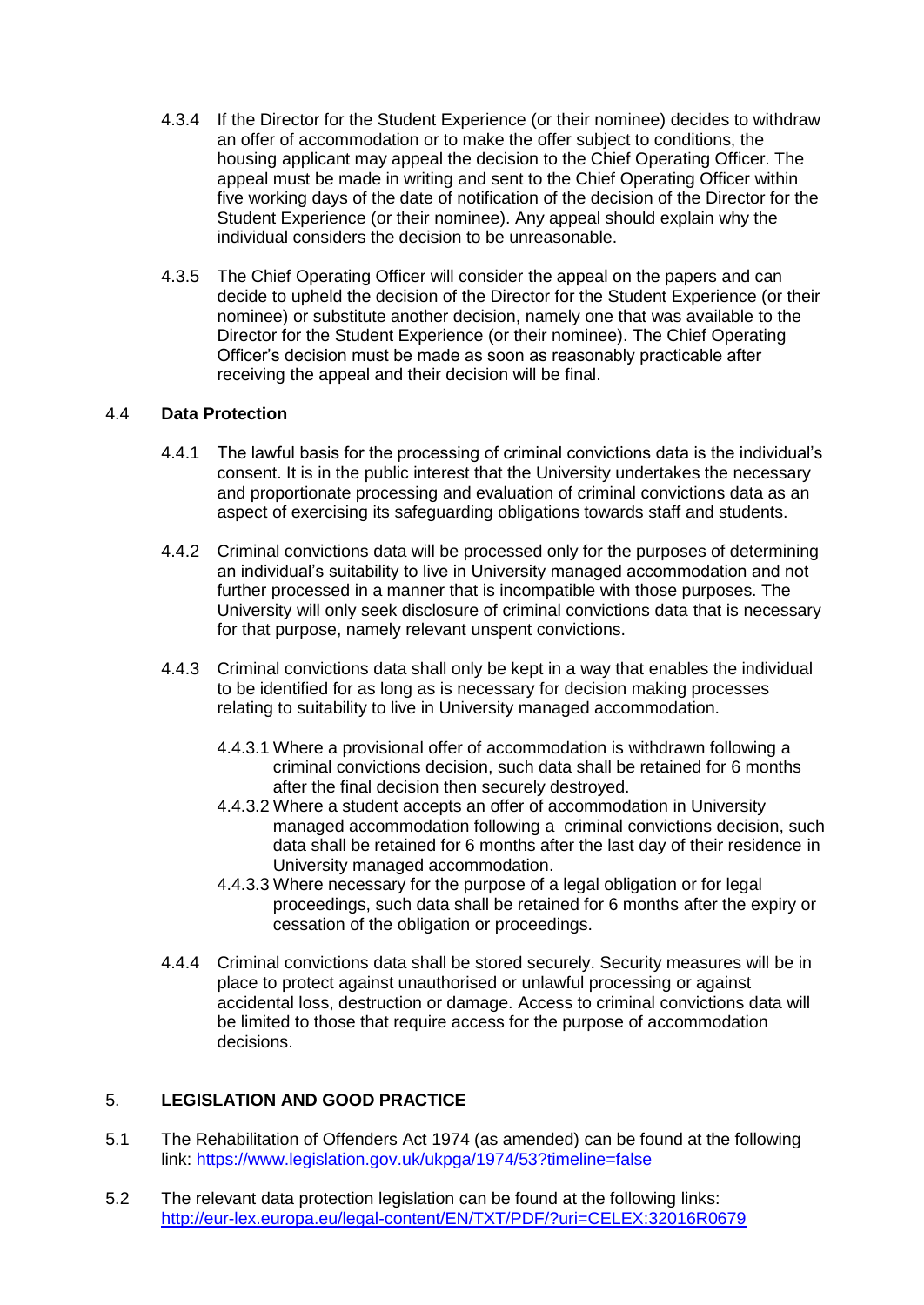# <http://www.legislation.gov.uk/ukpga/2018/12/contents/enacted>

| <b>Review / Contacts / References</b> |                                                                                                                                                                                    |
|---------------------------------------|------------------------------------------------------------------------------------------------------------------------------------------------------------------------------------|
| Policy title:                         | Housing Policy on Criminal Convictions                                                                                                                                             |
| Date approved:                        | 16 July 2019                                                                                                                                                                       |
| Approved by:                          | Bridget Edminson, General Counsel of the University<br>Jayne Aldridge, Director for the Student Experience<br>Steve Johnson, Interim Director for Estates and<br><b>Facilities</b> |
| Last review date:                     | N/A                                                                                                                                                                                |
| Revision history:                     | N/A                                                                                                                                                                                |
| Next review date:                     | July 2020 (annually)                                                                                                                                                               |